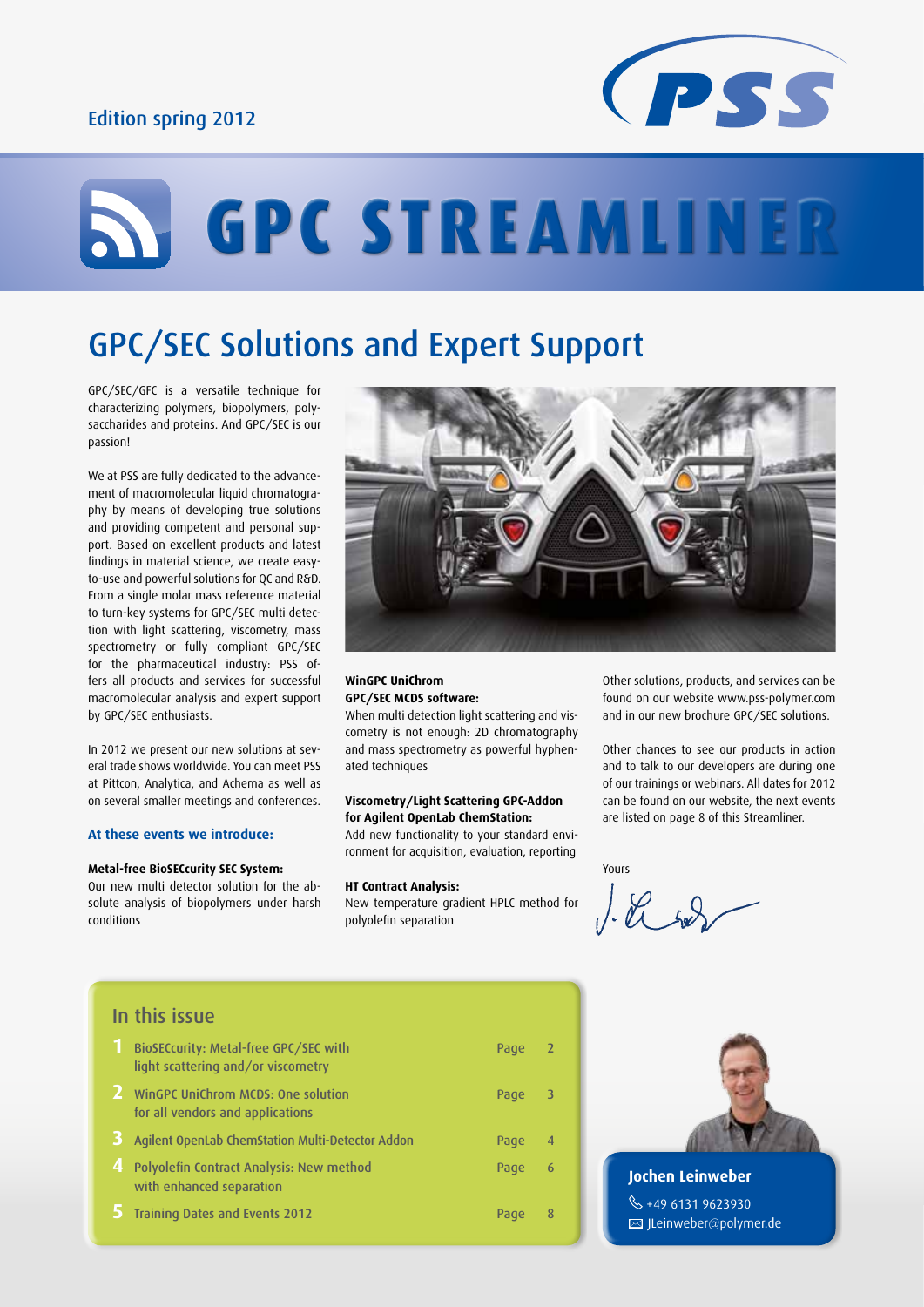## System Solutions BioSECcurity, the metal-free GPC/SEC solution with light scattering and/or viscometry

Routine bioanalysis under harsh conditions has never been so easy and powerful. With the BioSECcurity SEC System, PSS introduces the ideal solution for protein molar mass, purity, and aggregation analysis with advanced detection.

Problems in biopolymer analysis are often caused by corrosion due to the required high salt concentrations and the extreme pH values. In addition, metal ions can lead to problems with the column lifetime or chromatographic artifacts.

BioSECcurity overcomes these problems by offering a metal-free system comprising:

- a quaternary pump with active seal wash
- a high performance autosampler for wellplates or vials or alternatively a manual injector
- a multi wavelength UV detector or DAD/PDA
- a right angle multichrom light scattering detector SLD1000B (RALLS) or alternatively a multi angle light scattering detector SLD7000B (MALLS)
- an ETA2010B online viscometer
- an analytical fraction collector for wellplates, test tubes, or vials

The two light scattering detectors offered differ in the number of supported angles. While the RALLS detector measures the scattered light at 90°, the MALLS detector measures the scattering intensity simultaneously at 7 angles between 35° and 145°.

For many porteins, especially globular proteins, the RALLS detector is sufficient. The major advantage of this detector over others



is the user selectable wavelength for highest sensitivity even at low molar masses or concentrations.

The MALLS detector has to be used to determine the molar mass of anisotropic scatterers correctly or if the radius of gyration needs to be measured.

Wetted materials in this system are PEEK, PEKK, PTFE, Titanium, Gold, Platin-Iridium and Sapphire. Depending on the configuration the system can withstand pH values from 1-13 (1 day: 14) or 1-12 if the RALLS detector is used.

The following columns with PEEK hardware are available:

- **PROTEEMA Precolumn 8\*50**
- **PROTEEMA with different particle sizes and** the porosities 100 Å, 300 Å and 1000Å. Other materials on request.

Instrument control, data acquisition and analysis is achieved with WinGPC UniChrom MCDS. More details on UniChrom can be found at page 3.

Ideal applications for the system are protein molar mass, purity, and aggregation analysis. Here the addition of a light scattering detector adds new possibilities. This molar mass sensitive detector allows the determination of absolute molar masses without column calibration. Aggregates can be detected with superior sensitivity as shown in figure 1.



*Gamma-Globulin sample (monomer with dimer) detected using a UV detector and the 7 angle MALLS detector (4 angles not displayed)*



**Dr. Daniela Held**  $\%$  +49 6131 9623933  $\boxtimes$  DHeld@polymer.de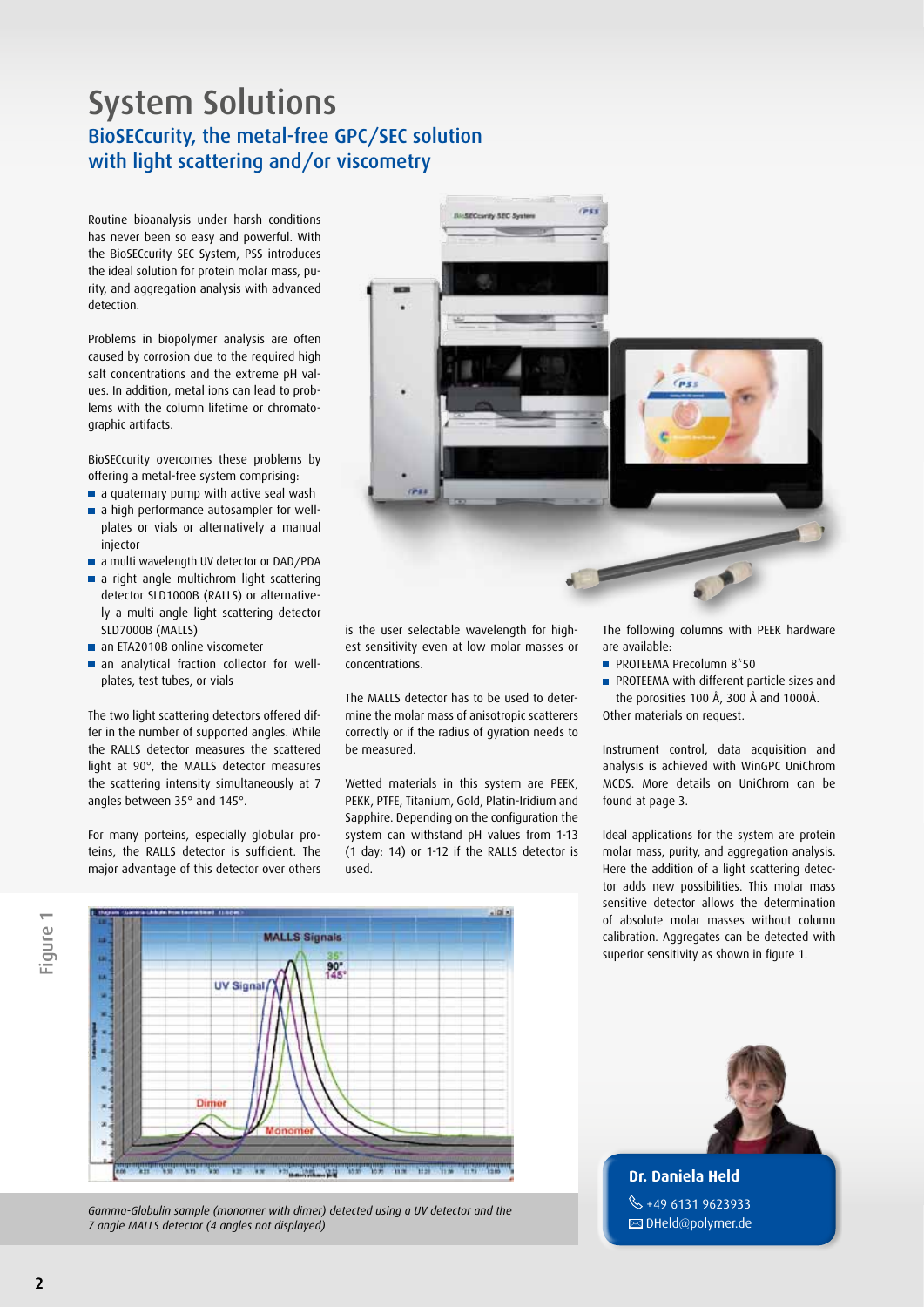## GPC/SEC Software New in WinGPC UniChrom GPC/SEC MCDS software

WinGPC UniChrom is a macromolecular chromatography data system (MCDS) supporting all methods in (bio)polymer characterization with controls for many vendors. It is the successor of the well-known WinGPC Unity software and comes with all Unity features and modules as well as many new options and functions. The most important new developments are shortly introduced in this article:

- **The ChromPilot for comprehensive in**strument control and powerful sequence management
- **The Project Manager for modern sample** management and fast access to data with less mouse clicks
- The Mass Spectrometry Modul for the analysis of GPC/SEC-MS data and determination of absolute molar masses for low molar mass samples

#### **ChromPilot**

With the release of WinGPC UniChrom and ChromPilot in November 2011, PSS has a system at hand that can easily incorperate controls for LC systems independent of brand. The flexible driver concept allows the fast and seamless addition of new systems eliminating the need to re-install and re-configure WinGPC UniChrom, when control for another system is added.



*The ChromPilot for comprehensive system control for many vendors. The concept is driver based, new drivers March 2012: Waters Alliance and PSS BioSECcurity SEC System.*

#### **In March 2012 the following systems and detectors are supported by ChromPilot:**

- **PSS SECcurity GPC System**
- **PSS BioSECcurity SEC System** (New March 2012)



*The new WinGPC UniChrom Project Manager with the containers saves mouse clicks and offers a data preview.*

- HP/Agilent 1100 System
- Agilent 1200/1260/1290 System
- Agilent 1120/1220 System
- Dionex UHPLC+ Focused, UltiMate 3000
- **Shimadzu Nexera, Prominence,** LC-8/10/20A
- Shodex RI 100/200
- Tosoh EcoSEC semi-micro GPC System
- Waters Alliance (New March 2012)
- Wyatt DAWN DSP, DAWN EOS, Mini-Dawn

New drivers are constantly developed and added.

#### **The ChromPilot offers a number of advantages:**

- Users can select the best instrument and the best software solution for their needs and still be sure that handling errors are avoided and compliance issues are met.
- Mixed configurations, e.g. pump, autosampler, and detectors from different vendors, are fully supported.
- **The sequence manager and user interface** are always the same, independent on the system used. This minimizes the requirement for training and makes GPC/SEC easy-to-use.
- The sequence manager does not only allow to program injections. It reflects the workflow in the lab by adding sequence commands that allow to change the flowrate, the UV detector wavelength, the instrument or WinGPC method and other parameters during the sequence.
- **The instrument manager shows a concise** and clear summary of the most important parameters for all modules and allows to set comfortable end-actions.

Therefore the ChromPilot is an indespensable tool making lab life easier.

#### **UniChrom Project Manager**

The amount of data in labs grows continuously and directory trees, especially in networks, get more convoluted. That makes data management complex and more tedious. The WinGPC sample search feature is already a big help to find relevant information. A more universal tool is the new WinGPC UniChrom Project Manager. Projects can be organized in user defined containers, which hold WinGPC projects independent of their file location. So various WinGPC projects can be organized without the need to remember the file and network path.

Very useful is the comprehensive chromatogram preview and the filters which allow to show only a subset of sequences as specified in the filter definition. Data can be send directly from the Project Manager to the overlay which allows to create overlays quickly. There is no need to load any projects or sequences.

#### **Mass Spectrometry (MS) Module**

Light scattering is an accepted method to measure true molar masses. However, it has its limitations for low molar masses and for copolymers. Therefore, hyphenation of GPC/ SEC with mass spectrometry (ESI-MS, MALDI-

#### **Is WinGPC UniChrom right for you?**

Arrange a personal web meeting with one of our experts. Based on your application requests and personal questions, we will show you features and functions that make your life easier!

**Contact info@polymer.de**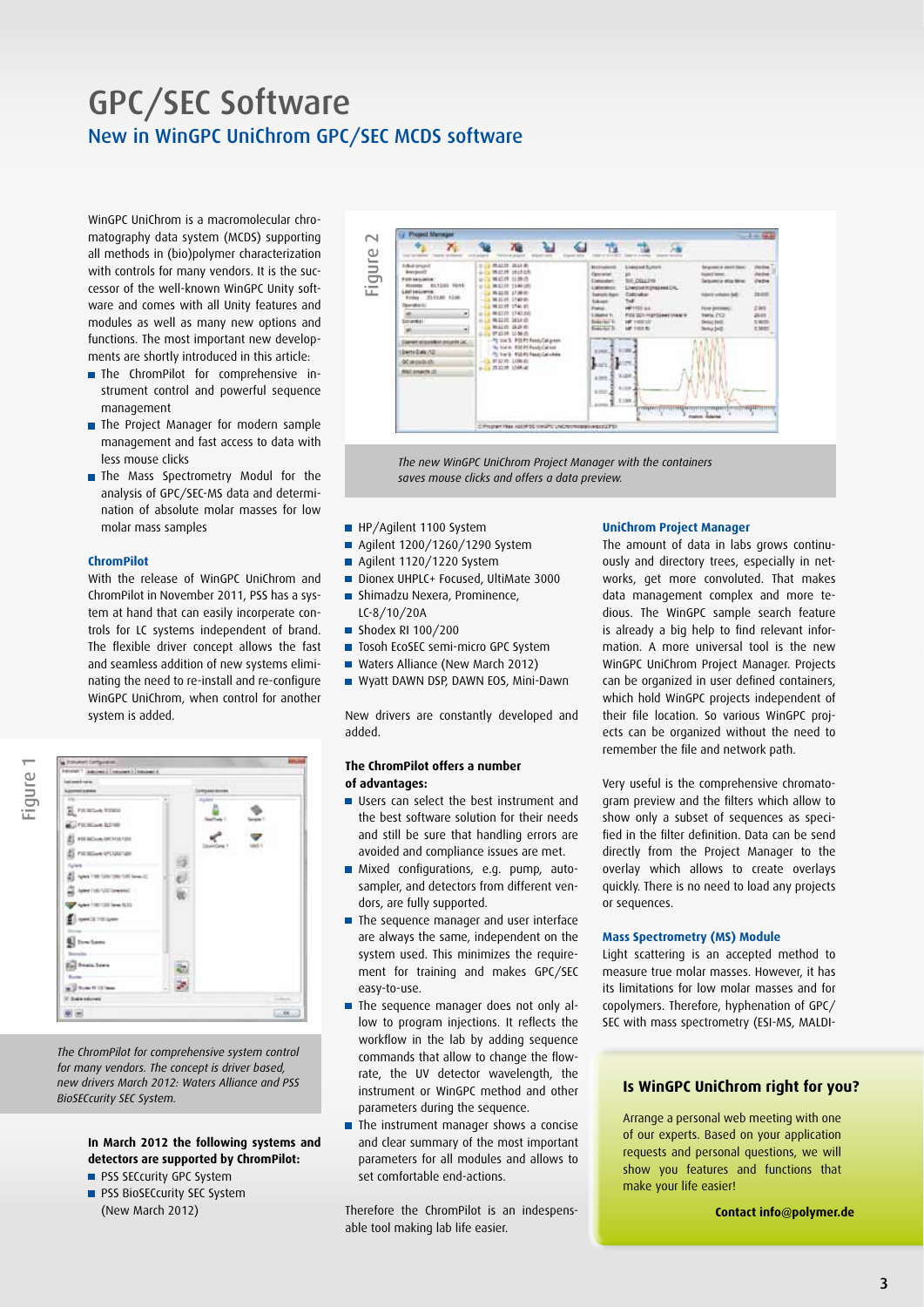ToF) has become a new, valuable tool to measure true molar masses with high precision, that cannot be determined with any other method.

The disadvantage of GPC/SEC-MS hyphenation, the complicated analysis especially when copolymers are present or when multiple charges per chain are possible, has been overcome with the development of the UniChrom Mass Spectrometry Module. Here, mass spectra (in the vendor independent mzXML format) can be imported to the corresponding WinGPC run. The spectra are analyzed automatically and require only the molar mass of the repetition unit (2 values in case of copolymers) and the molar mass of the ionization agent as user input. Isotope effects in the MS spectra are automatically corrected, the charge state in ESI spectra is automatically determined without any user interaction. This makes things easy also for non MS experts.

The usability of the WinGPC MS module is very similar to the light scattering, viscometry and 2D modules and can be mastered without much effort or long-time training. The data analysis offers many features, depending on the MS technology employed. These include structure elucidation with MSn, ion-trap and MS-TOF instruments. Even

"simple" MS (single quads) generate very accurate molar masses which makes them very useful for absolute molar mass determination without the need to know dn/dc or avoiding copolymers as in light scattering, triple or tetra detection.



#### **Dr. Jürgen Paulsdorf**

 $\%$  +49 6131 9623944  JPaulsdorf@polymer.de

## GPC/SEC Software PSS GPC/SEC Multi-Detector Software for Agilent ChemStation

The PSS WinGPC product family and Agilent's ChemStation are very popular and widely used chromatography data systems for GPC/SEC and LC, respectively. A GPC/SEC addon for the ChemStation CDS, targeted for routine applications and limited to concentration detectors, is available. However, with the availability of light scattering (LS) and viscometry (DV) detectors in the Agilent product line after the acquisition of Polymer Labs/ Varian, there is a need for a more featurerich ChemStation GPC/SEC addon, that also supports molar mass sensitive detectors.

Based on the existing solution PSS took the lead and developed a fully integrated GPC/ SEC addon which supports concentration detectors, every kind of LS (RALLS, TALLS, MALLS) detectors and online viscometry. In addition, the PSS Multi-Detector GPC/SEC ad-



| <b>GRE Settings</b>                                                                                                                                                              |             |                                                        |                  |                                        |   |
|----------------------------------------------------------------------------------------------------------------------------------------------------------------------------------|-------------|--------------------------------------------------------|------------------|----------------------------------------|---|
| Calicator<br>Fle   <i>Sharenadod</i><br>$$ Bases<br>Fisherena Detector ha Recalibulos:<br>Well11.A Warehough Cld on<br>∍                                                         |             | <b>Fapot Satirgs</b><br>between the<br><b>ODMAN 16</b> |                  | . W. Postmak<br><b>Contigues Print</b> |   |
| Flategory Detector for Internal Standard Constitute<br>∃<br>ADIT & MCI DAMARI &<br>Use Internal Standard Corection 7 New Devision<br>ass (6)<br><b>Reference Pacifica:</b><br>18 |             | $+22$<br><sup>SP</sup> Text File<br>3,845.64           |                  | $-5444$                                |   |
| Frank Subsets at                                                                                                                                                                 |             |                                                        |                  |                                        |   |
| <b>Furth</b><br>Trans<br><sup>(4)</sup> Stacc Fraction at \$8.225<br><sup>27</sup> Bridge Music at UNI (S2)<br>m<br>m<br><b>Muland Evaluation</b>                                | Titled<br>٠ |                                                        | <b>TOUR</b><br>m | <b>TYSAK</b><br>14                     |   |
| <sup>[1</sup> Dema-Erakaton<br>Nevangha: (10)                                                                                                                                    |             |                                                        |                  | Nel-Metho (19)                         |   |
| <b>Sarah smoks</b><br>Salvers T148<br><b>Write bring : (6.100)</b><br><b>AVAILANT 2144</b><br>translatight but 1477                                                              |             |                                                        |                  | Allegedard B                           |   |
| <b>Washin Configuration</b>                                                                                                                                                      |             | <b>Trage all fuent</b>                                 |                  | <b>Detailling</b> Cake                 |   |
| Vol21 A. Warehough / 254 res                                                                                                                                                     | ۰           | <b>IDV</b>                                             | ۰                |                                        |   |
| ADCT A VOCT DWAREL A                                                                                                                                                             | ٠           | 1575                                                   | ۰                | 0.116                                  |   |
| ADC1 R. ADC1 CHARACL B                                                                                                                                                           | ٠           | 1.1.31                                                 | ۰                | 0.116                                  | Ì |
| ADCTA ADCITOMAMELA                                                                                                                                                               | ž           | <b>Sat</b>                                             | ٠                | Si ser                                 |   |
| ADE2 & ADE2 DAMAGES #                                                                                                                                                            | ٠           | l ar                                                   | ٠                | lo won                                 |   |
| <b>Paint</b>                                                                                                                                                                     | ٠           |                                                        | ۰                |                                        |   |
|                                                                                                                                                                                  |             |                                                        |                  |                                        |   |

*GPC/SEC data evalation settings support up to 6 signals and conventional, LS, DV and triple detection systems*



*OpenLab CDS ChemStation with activated PSS GPC/SEC Multi-Detector Addon showing GPC/SEC data from an MDS390 with 2-angle LS and viscometry*

don offers all kinds of calibration and evaluation methods incl. narrow and broad standards, universal calibration, viscometry, light scattering and triple detection.

#### **Supported systems**

| <b>Agilent</b> | all 11x0,12x0 systems and |
|----------------|---------------------------|
|                | modules, MDS390           |
| PSS            | all SECcurity systems and |
|                | detectors                 |
| other          | via Agilent               |
| detectors      | 35900E A/D converter      |

#### **Supported ChemStation revisions**

**ChemStation** all 32bit (B.01.01 to B.04.03) **OpenLab** all CDS CStn (C.01.0x)

**Supported 32/64 bit Windows platforms** Windows XP, Vista, Windows 7, Windows 2008 R2 Server

Instrument control, sequence programming, data evaluation, GPC/SEC settings, etc., is all done within the known ChemStation user interface and data formats. ChemStation methods, baselines, peaks and GPC data evaluation parameters are used by the GPC/SEC Multi-Detector Addon to calculate GPC/SEC results based on the ChemStation method.

The PSS GPC/SEC Multi-Detector Addon adds a GPC/SEC menu to the ChemStation data analysis view as shown in **Figure 1**. Automated full or partial sequences, batch analysis and interactive data analysis is supported. IQ and OQ of the software can be done easily by users with provided verification schemes. The GPC/SEC data analysis method supports all data analysis methods as can be seen in the dialog depicted in **Figure 2**.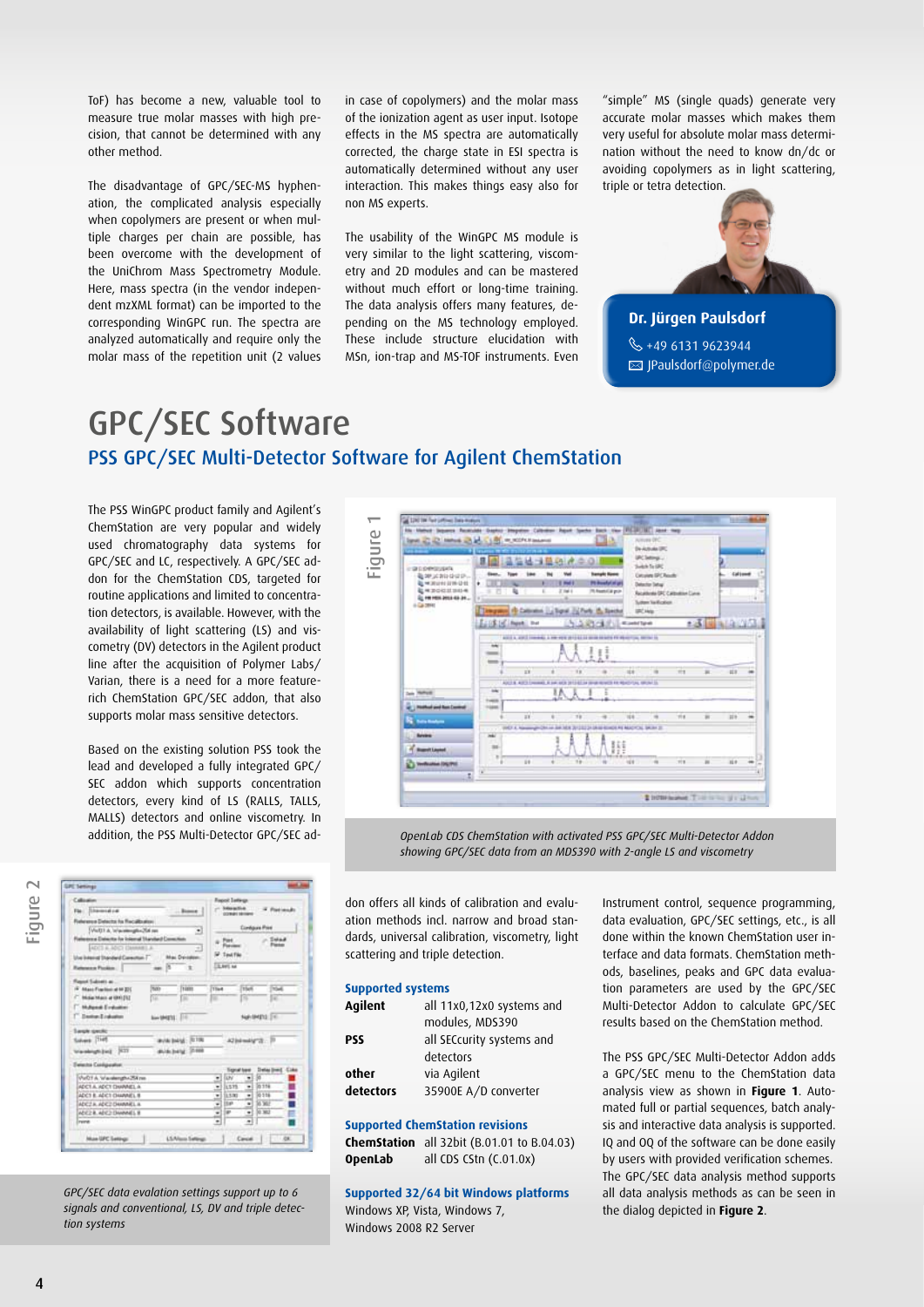The signal type directs data analysis for conventional (RI, UV), light scattering (7°, 15°, 90°), viscometry (DP, IP) and triple detection data processing.

Special data analysis methods like "Multipeak Analysis" and "Dextran Evaluation" for Pharmacopeia compliance are also supported.

The setup of detector combinations is made easy with a detector setup wizard, which automatically determines inter detector delays, calibrates concentration detectors, determines LS instrument constants, measurers LS normalization coefficients, etc.

GPC/SEC settings are part of the ChemStation method. Data processing can be either issued from the GPC/SEC menu ("calculate GPC results") or directly from the ChemStation sequence. **Figure 3** shows the interactive screen of a MDS390 triple detector data file with a VWD as concentration detector for a cocktail of narrow calibration standards.

Results can be printed on screen, to PDF, to a physical printer and can also be transferred to a LIMS or other result management system.

The PSS GPC/SEC Multi-Detector Addon has a Report Designer option which allows to create user defined result layouts.

#### **Upgrade recommendations for existing installations**

Users which already use either system have more choices now, their previous investment is always safe and maintained. The table indicates our upgrade recommendation for users which already have an existing data system and want to process GPC/SEC data with concentration and/or molar mass sensitive detectors.

| Current<br>Data System | New detector(s)<br>or method                     | Upgrade<br>recommendation |
|------------------------|--------------------------------------------------|---------------------------|
| ChemStation            | concentration<br>(e.q.RI, ELS)                   | PSS GPC/SEC Addon         |
| ChemStation            | light scattering<br>(e.g. MDS390, PSS SLD1000)   | PSS GPC/SEC MD Addon      |
| ChemStation            | viscometry<br>(e.g. MDS390, PSS eta2010)         | PSS GPC/SEC MD Addon      |
| ChemStation            | triple detector<br>(e.g. MDS390, PSS Tripleplus) | PSS GPC/SEC MD Addon      |
| WinGPC                 | concentration<br>(all vendors supported)         | PSS WinGPC UniChrom       |
| WinGPC                 | light scattering<br>(all vendors supported)      | PSS WinGPC UniChrom       |
| WinGPC                 | viscometry<br>(all vendors supported)            | PSS WinGPC UniChrom       |
| WinGPC                 | triple detector<br>(all vendors supported)       | PSS WinGPC UniChrom       |

*Upgrade recommendations for existing installations*

#### **The advantages of using the PSS GPC/SEC Addon**

- uses well-known ChemStation software environment
- **n** integrates seamlessly into ChemStation/ChemStation OL CDS
- same look & feel
- **based on established and well** supported product
- only incremental software training
- **PSS method and Agilent** instrument support
- highest functionality and flexibility
- keep what you have add what you need

Since the PSS GPC/SEC MD Addon, as the Agilent GPC Addon, is based on the ChemStation architecture, data structures and principles, there are some limitations, which are not present in PSS WinGPC Unity or UniChrom:

- no database features available as Chem-Station uses a file-based data concept
- no true 21CFR11 compliance
- no 2-dimensional data analysis
- no GPC/SEC-MS data analysis
- no Heparin (end group) analysis

In such cases the PSS WinGPC UniChrom software is the natural upgrade path which requires minimal user training to overcome Addon limitations. PSS WinGPC UniChrom can read all ChemStation data files which ensures that existing data can be reviewed and reanalyzed if required.



*Interactive data analysis and result screen of a calibration mixture run on an Agi-*



 $\%$  +49 6131 9623940 **E** PKilz@polymer.de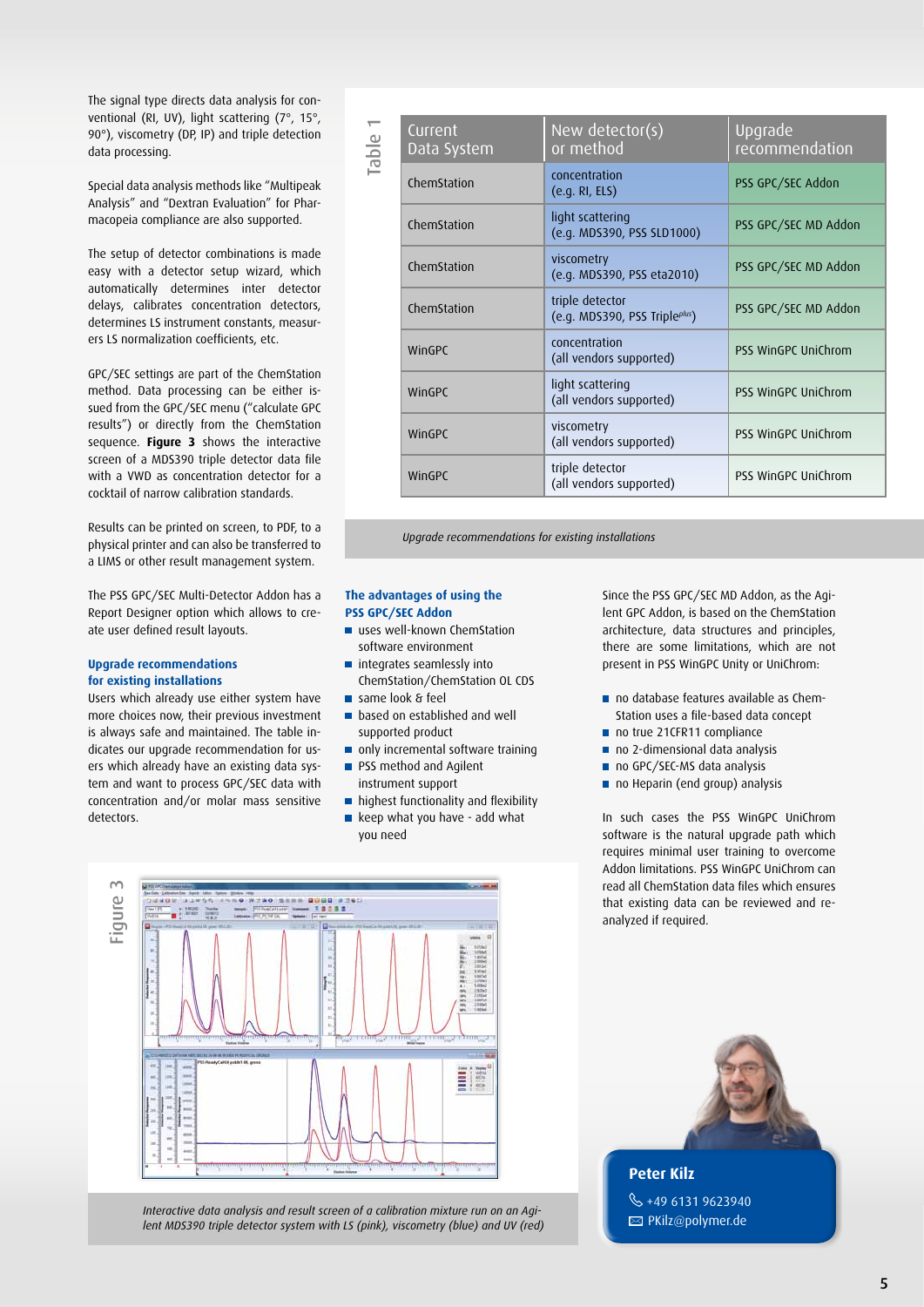## Contract Analysis New temperature gradient HT-HPLC method for polyolefin separation

Many polyolefins differ not only in their molecular weight distribution, but also in their composition (PP, PE-olefin copolymers, PE) and morphology (HDPE, LDPE, LLDPE).

The molecular weight distribution can be determined by GPC/SEC. However, since GPC/ SEC separates according to hydrodynamic volume and not to molecular weight, polyolefin blends of different composition may not be separated. Advanced detection techniques, e.g. light scattering or viscometry, cannot overcome this limitation, since they rely on proper separation.

One potential solution is the use of a separation methods based on the crystallinity (e.g. TREF, CRYSTAF, CEF). Another possibility is to use gradient HPLC, as a method that separates according to chemical composition

based on the interaction between analyte and column material. Method development includes optimizing solvent composition or temperature.

Due to their limited solubility polyolefins have to be investigated at high temperatures (> 100°C), preferably in solvents such as TCB (1,2,4-trichlorobenzene). Only a few HPLC columns are available that can be used with these conditions. For the new PSS method a graphite based hypercarb column was used. In addition to a high temperature resistance, this column shows unique separation power. Due to the special surface chemistry separation depends not only on the composition of the sample, but also on the planarity of the molecules. Applied to polyolefins, this means that the separation depends primarily on the length of the ethene sequences.



*ht-TGIC linear PEs of different molecular weight, calibration based on ethene sequence lengths*



*ht-TGIC for different types of polyolefins*

In high temperature-temperature-gradientinteraction-chromatography (ht-TGIC), the sample is injected at higher temperature and then cooled down rapidly. This procedure leads to the accumulation of the ethene segments on the graphite surface. When the temperature is slowly increased, these segments resolve in accordance to their length: short segments elute first at lower temperatures, longer segments elute at higher temperatures.

#### **Figure 1 shows several linear polyethylenes with different molecular weights elute at different volumes/temperatures**.

Up to a molar mass of about 500 g/mol, the separation is based on the hydrodynamic volume (GPC/SEC mode). Between 500 to about 2000 g/mol, a linear relation is observed, where the elution volume depends on the length of the ethene sequences. Above 20 000 g/mol all chain lengths elute at approximately the same volume. A separation is not possible any more. The separation behavior is visualized by the red calibration curve in Figure 1.

The unique strength of ht-TGIC is shown for the separation of structurally different polyolefins. Here an infrared detector can be used, since isocratic conditions (eluent TCB) are applied. This allows to determine the concentration as well as the amount of CH3 groups. In this example the CH<sub>3</sub>/CH<sub>total</sub> ratio was evaluated. It varied from 0.53 for linear PE to 1.18 for PP (33.3% CH<sub>3</sub> groups).

#### **Figure 2 shows the different behavior of polyolefins in ht-TGIC.**

- Pure PP has eluted in approximately 1 ml in pure GPC/SEC mode (no interaction).
- A PE-PP copolymer with low PE content behaves similarly, as there are no long PE segments. Based on the  $CH<sub>3</sub>/CH<sub>total</sub>$  ratio it is possible to distinguish between both materials.
- HDPE elutes late, because of the long ethene segments which are adsorbed on the graphite surface. The measured  $CH<sub>3</sub>/CH<sub>total</sub>$ ratio of 0.53 hereby shows no dependence on the separation (constant composition).
- Due to the presence of long chain branching, LDPE has shorter ethene segment lengths than HDPE. This is reflected by elution at lower volumes. A higher amount of long chain branching results in earlier elution of LDPE. This is also confirmed by the observation that the  $CH<sub>3</sub>/CH<sub>total</sub>$  ratio decreases with the elution volume.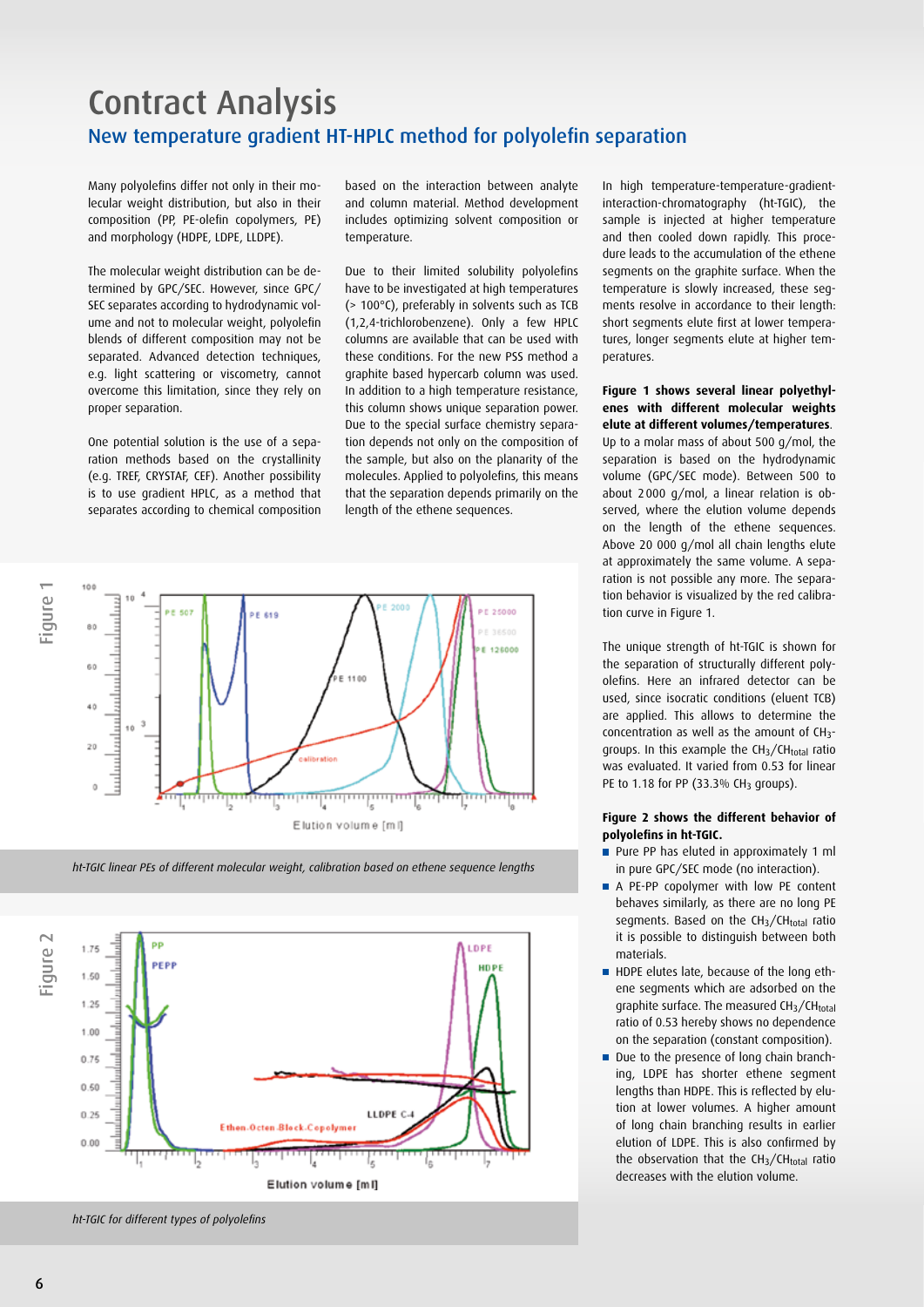



*ht-TGIC ethene sequence distribution for a blend and its components (normalized to heigth)*

- A statistical LLDPE (ethylene-butene copolymer) shows a different elution behavior. The random incorporation of long ethene sequences leads to an elution at almost the same volume as HDPE. With the incorperation of butene, the ethene sequence length, and thus the elution time, decreases. This continuous change is reflected directly in the  $CH<sub>3</sub>/CH<sub>total</sub>$  ratio, which decreases almost linear with increasing elution volume.
- Compared to a random copolymer the elution of a block copolymer in ht-TGIC is different. An example for an ethene-octen block copolymer is shown. This block copolymer is subject of further investigations (2D Chromatography) to reveal all relevant information.

Because of the unique release mechanism ht-TGIC can be used to separate POlyoLEFIN blends when separation by HT-GPC fails.

#### **Figure 3 shows the ethene segment distribution of an unknown blend.**

As the overlay with reference substances shows, the sample is a blend of the 3 substances paraffin oil, LDPE, and a statistical copolymer. Paraffin oil is strictly separated according to GPC/SEC mode and elutes first. The main component, LDPE, has an average ethene sequence of about 2500 g/mol. The third component can be identified as an statistical copolymer. It behaves like an etheneoctene copolymer with approximately 33% octene. However, when determining the  $CH<sub>3</sub>/CH<sub>total</sub>$  ratio, a higher proportion of  $CH<sub>3</sub>$ groups is found. Since the  $CH<sub>3</sub>/CH<sub>total</sub>$  ratio provides no structure information (length) for the comonomers, substance no. 3 may also be an ethene-butene (29% butene), an ethene-hexene (48% hexene), or an etheneoctene copolymer (67% octene).

Quantification of the individual components reveals the composition: 77.5% LDPE, 15.1% copolymer, and 7.4% paraffin oil.

#### **Summary:**

ht-TGIC combined with IR detection provides a powerful method for the separation of polyolefins based on their structure. The fact that it separates strictly according to the ethene sequence length makes it an ideal alternative for the separation of olefin blends, when HT-GPC cannot be applied. In addition to the separation structural parameters can be determined. This allows to assign the polymer type.



#### **PSS Polefin HT-GPC Columns**

For HT-GPC separations of poly(ethylene), poly(propylene), and other polyolefins in TCB, o-DCB or Decalin.

| Particle size:                 | Standard: 10 µm,<br>others on request |
|--------------------------------|---------------------------------------|
| Maximum                        |                                       |
| Temperature:                   | 200 $\degree$ C                       |
| Maximum                        | 100-150 bar depending                 |
| Pressure:                      | on porosity                           |
| Recommended                    |                                       |
| Flowrate:                      | $0.5-1$ mL/min                        |
| Maximum                        |                                       |
| Flowrate:                      | $2 \mathrm{mL/min}$                   |
| Applicable with                |                                       |
| light scattering<br>detectors: | Υρς                                   |
|                                |                                       |

Available are analytical columns (8 mm ID x 300 mm length) with the

following porosities:

Porosity [Å] Molar mass separation range\* [Da] Part number poa0830101e2 100 100 100 100 100 1000 poa0830101e3 1 000 100 100 - 60 000 poa0830101e5 100 000 1000 1000 1000 000 poa0830101e6 1 000 000 1 000 - 4 000 000 poa0830101e7 | 10 000 000 | 5 000 - 30 000 000 poa0830101lim linear M 100 - 1 000 000 poa083010lxl linear XL 1 000 – 4 000 000 poa080510 Precolumn

(Poly(styrene) based)

Recommended column combinations:

low molar masses: 1 000 + 1 000 + 1 000 Å medium molar masses: 1 000 + 100 000 + 1 000 000 Å high molar masses: 1 000 + 100 000 + 10 000 000 Å

**Test also our HighSpeed Columns!**